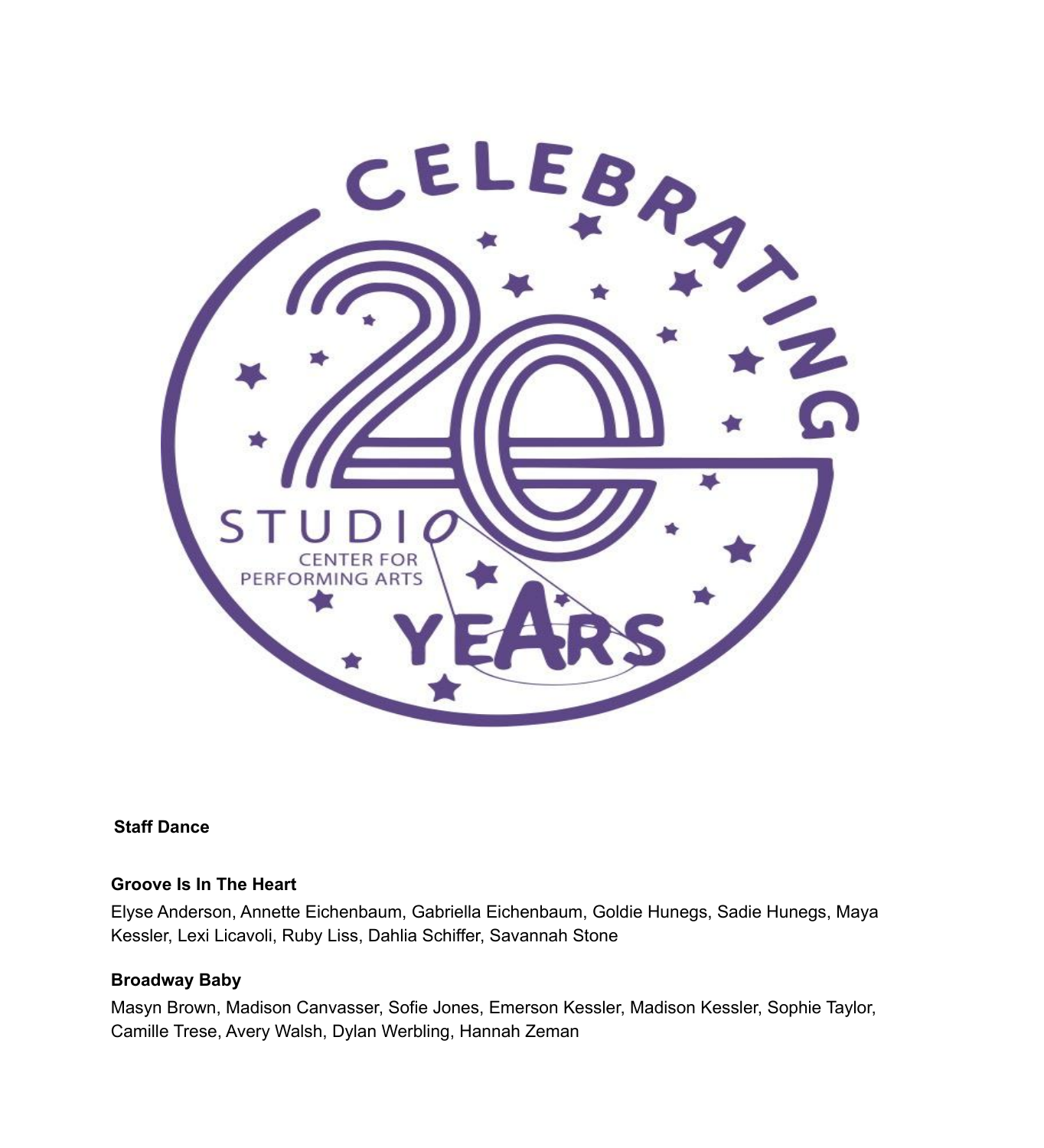#### **The Flower Duet**

Tessa Grant, Wilhelmina Kime, Arielle Melamed, June Rygh, Simran Sevanthinathan, Elle Shapiro, Alpha Stephens, Elle Zurbrick

### **Daddy Daughter**

Lily Applebaum, Genevieve Berg, Elle Beznos, Sydney Dolgin, Sophie Foltyn, Ella Krugger, Mia Krugger, Cailey Levine, Mia Levine, Eden Liss, Lily Liss, Ruby Liss, Ivy Lumley, Lainey Maddin, Avery Simmerman, Bailey Simmerman, Elise Stotland, Harper Valentine, Leni Wolf

### **Mr. Sandman**

Sydney Allen, Ella Brenner, Hannah Byer, Rilan Cope, Isabelle Kates, Mina Levin, Meredith McCarthy, Paige McCulloch, Talya Rotberg, Remy Sollish

## **You Are My Sunshine - Theresa**

Macklin Dillard, Sophia Essad, Edie Jerome, Ava Miller

## **The Glow**

Isla Barouch, Joey Caplan, Mila Fedorchak, Noa Fedorchak, Lexi Feldman, Georgia Specktor, Liat **Wenrick** 

## **Gonna Be A Good Day**

Ada Baum-Beslove, Genevieve Berg, Makenzie Bielfield, Genevieve Kovach, Cecilia LaRochelle, Zoe McKeogh, Emilia Orlando, Maya Rosen, Paige Ruppert, Charlotte Zussman

### **InstaFamous**

Elle Beznos, Taitym Eisenberg, Bryce Feld, Gina Gershonowicz, Sydney Gutman, Jillian Haber, Layla Johnston, Taylor Lusky, Audrey Schmier, Bar Schuchman, Noa Steckler, Stella Steinbock, Bree Swedler

### **Be A Star**

Charlotte Coopersmith, Tala Durham, Jori Eichenbaum, Lola Essad, Madeline Minkin, Cooper Nienberg, Maeve Robinson, Caroline Romant, Ceci Stallard, Shea Thelen

## **The Other Side of Hollywood**

Sydney Allen, Ella Brenner, Rilan Cope, Danielle Gouda, Isabelle Kates, Mina Levin, Meredith McCarthy, Paige McCulloch, Talya Rotberg, Remy Sollish

## **Pump It Up**

Isla Edelson, Lucy Edge, Chloe Leibhan, Mila Leibovitch, Brooke Mauch, Bailey Simmerman, Isaiah Weisberg, Whitney Weisberg, Blaine Wolf, Harris Wolf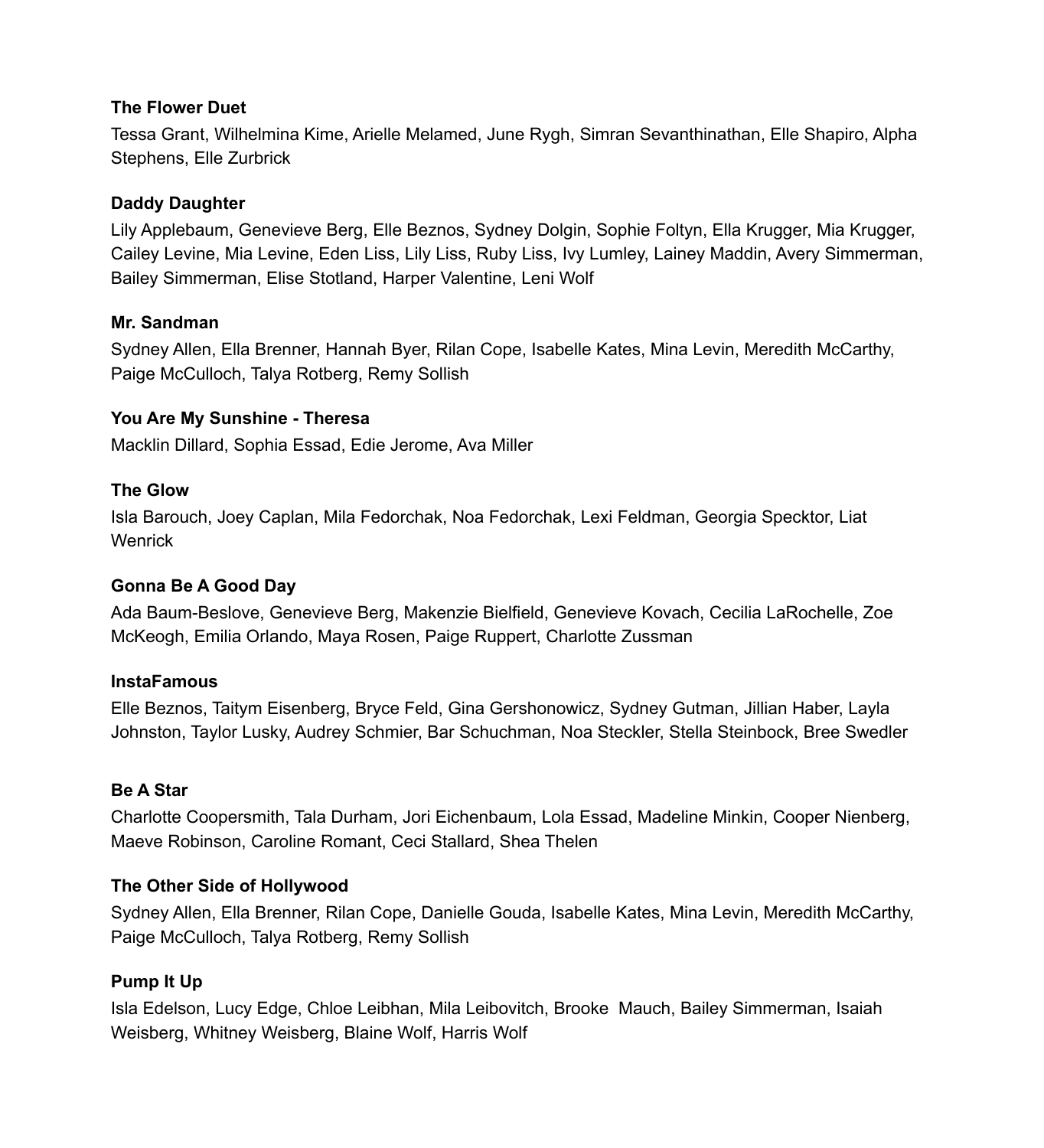## **What I Was Born To Do**

Lily Applebaum, Kiera Dillon, Taitym Eisenberg, Sydney Gutman, Jillian Haber, Mia Halbeisen, Sloane Kunzman, Taylor Lusky, Audrey Schmier

## **Levitating**

Gabriella Eichenbaum, Paloma Garth, Goldie Hunegs, Sadie Hunegs, Maya Kessler, Ella Krugger, Lexi Licavoli, Ruby Liss, Piper Martin, Maya Mazur, Tenlee Merhib, Kate Schroeder

## **Come Together**

Remy Sollish

## **Humble & Kind**

Rylee Durham , Annette Eichenbaum, Danielle Melamed, Savannah Stone, Elise Stotland, Greta Sumnicht, Brooklyn Tinsley, Olivia Wolan, Anna Zimmerman, Eva Zimmerman

## **Move Ya Body**

Kefira Bocknek, Milly Edelson, Sadie Glick, Jack Lingeman, Milo Shellabarger, Selah Yatooma

## **Breakfast At Tiffany's**

Madison Canvasser, Eloise Foon, Phoebe Foon, Emmy Frankel, Lyla Goldberg, Orley Gordon, Emma Herc, Raven Levy, Roen Levy-lien, Dylan Werbling

## **Never Grow Up**

Aryana Colton, Lilly Kessler, Zoe McKeogh, Emilia Orlando, Maya Rosen, Lily Shaham, Lila Sharf, Drew Steckler, Marlee Weinstock, Charlotte Zussman

## **My Own Drum**

Talia Block, Ivy Dunn, Annie Fromm, Lainey Maddin, Tenlee Merhib, Noa Plafchan, Hannah Rosenberg, Madison Scott, Dallas Wurn

## **Because We Can**

Sydney Allen, Ella Brenner, Rilan Cope, Isabelle Kates, Mina Levin, Meredith McCarthy, Paige McCulloch, Talya Rotberg, Remy Sollish

## **Ballet Party**

Cora Bevins, Selah Yatooma

## **Bop**

Lucy Edge, Shay Goldsmith, Liv Madvin, Naomi Rosen, Mila Sacks, Savannah Stone, Paige Vieder, Ella Worrall, Tala Young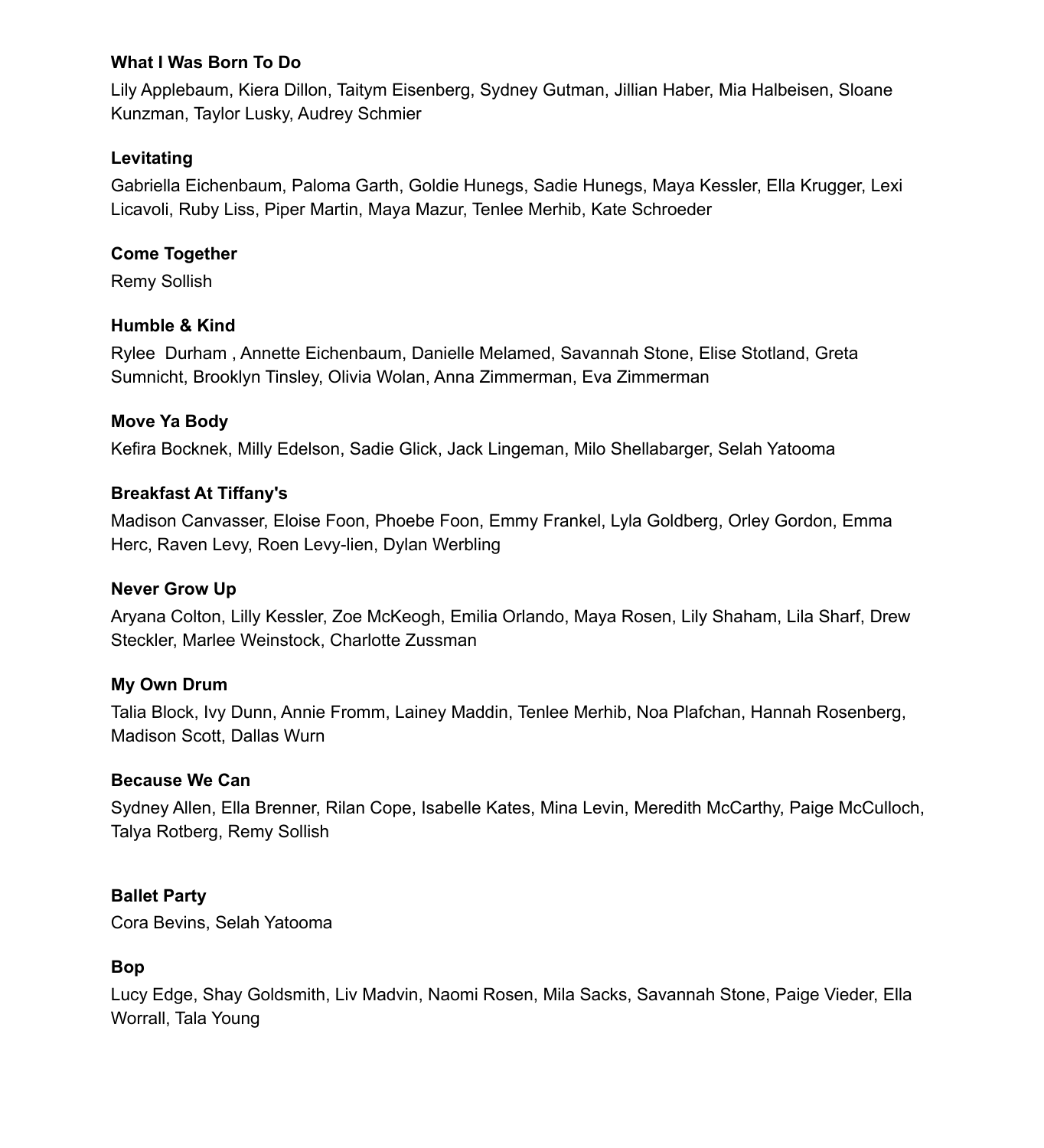### **What Dream Are Made Of**

Jori Eichenbaum, Emerson Kessler, Wilhelmina Kime, Georgia Specktor, Faye Warsh, Liat Wenrick, Maya Zack, Elle Zurbrick

## **Wait For You**

Rilan Cope, Isabelle Kates, Talya Rotberg, Remy Sollish

## **If We Hold On**

Makenzie Bielfield, Genevieve Kovach, Lainey Maddin, Ivy Revitz, Avery Simmerman, Piper Smith, Noa Steckler, Stella Steinbock, Bree Swedler, Leni Wolf

### **The Heat Is On**

Mia Arnkoff, Olivia Arnkoff, Lila Rosenzweig, Lila Sharf

#### **Follow My Tik Tok**

Arie Adamczyk, Sydney Allen, Victoria Bernal, Ella Brenner, Hannah Byer, Cate French, Danielle Gouda, Riley Gutman, Mina Levin, Meredith McCarthy, Paige McCulloch, Arianna McCurdy, Sami Perry, Blake Rubenfaer, Darwin Stutz, Rylie Wolgin

#### **Sunshine**

Caroline Dewindt, Paloma Garth, Ivy Lumley, Piper Martin, Tenlee Merhib, Emery Orlans, Naomi Rosen, Kate Schroeder, Tala Young, Maxine Zack

#### **Barbie Pink**

Annie Fromm, Eloise Husek, Emilia Orlando, Mila Sacks, Marlee Weinstock

#### **Writer In The Dark**

Rilan Cope

**Untamable** Isabelle Kates, Remy Sollish

#### **Keep it Movin'**

Talia Block, Aryana Colton, Lilly Kessler, Genevieve Kovach, Cecilia LaRochelle, Liv Madvin, Zoe McKeogh, Noa Plafchan, Hannah Rosenberg, Charlotte Zussman

#### **Somewhere Over The Rainbow**

Anna Chapoton, Norah Dawson, Emma Lehman, Sadie Mazur, Hadley Orlando, Julia Rosenberg, Delaney Zussman

### **You Are Enough**

Talya Rotberg